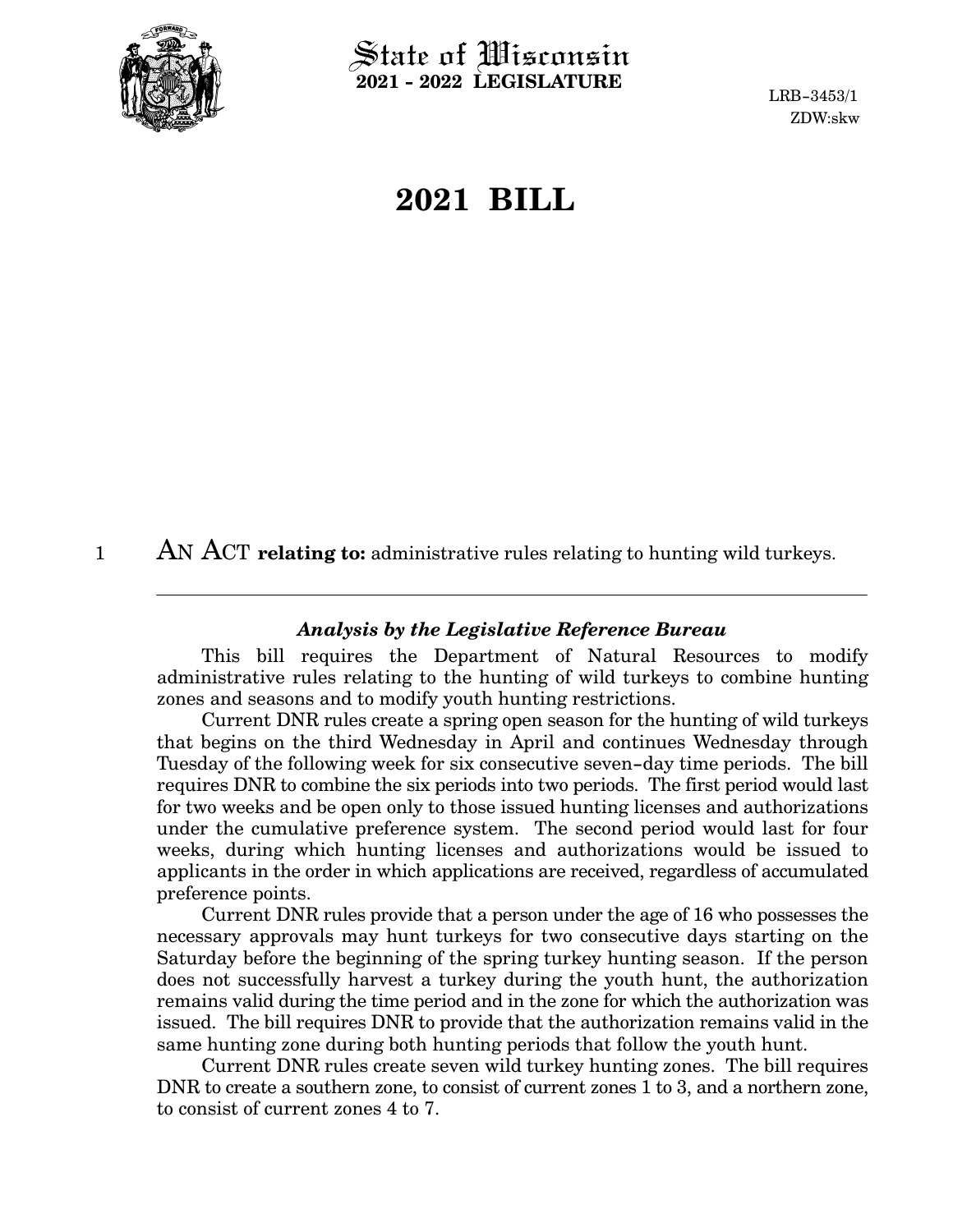#### **BILL**

For further information see the state fiscal estimate, which will be printed as an appendix to this bill.

## *The people of the state of Wisconsin, represented in senate and assembly, do enact as follows:*

1

### **SECTION 1. Nonstatutory provisions.**

(1) WILD TURKEY HUNTING RULES. 2

(a) *Open seasons.* The department of natural resources shall modify department administrative rules relating to the open season for hunting wild turkeys to combine the six hunting periods currently authorized into two periods. The first period shall be for two consecutive weeks and shall be open for hunting wild turkeys only by individuals issued wild turkey hunting licenses and authorizations under the cumulative preference system under s. 29.164 (3). The second period shall immediately follow the first period and shall be for four consecutive weeks. For the second period, the department of natural resources shall issue wild turkey hunting licenses and authorizations to applicants in the order in which applications are received and regardless of any points accumulated under the cumulative preference system under s. 29.164 (3). 3 4 5 6 7 8 9 10 11 12 13

(b) *Hunting zones.* The department of natural resources shall modify department administrative rules relating to wild turkey hunting zones to create a southern zone, to consist of current zones 1 to 3, and a northern zone, to consist of current zones 4 to 7. 14 15 16 17

(c) *Youth turkey hunt.* The department of natural resources shall modify department administrative rules relating to the youth turkey hunt to provide that a youth who does not successfully harvest a turkey during the youth hunt may use 18 19 20